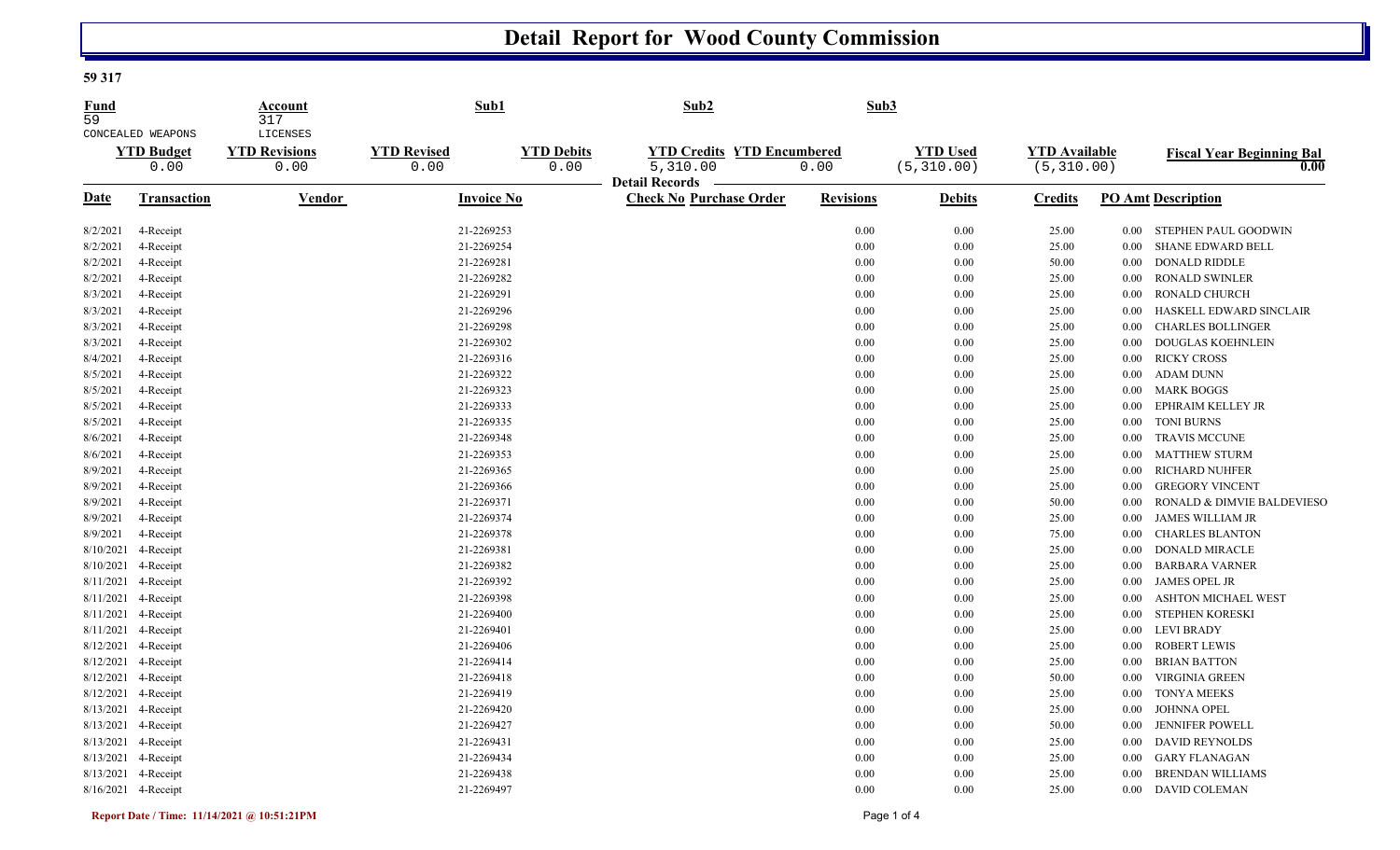| <b>Detail Report for Wood County Commission</b> |            |              |          |        |          |                                    |  |  |  |
|-------------------------------------------------|------------|--------------|----------|--------|----------|------------------------------------|--|--|--|
| 8/16/2021 4-Receipt                             | 21-2269501 | 0.00         | 0.00     | 25.00  | $0.00\,$ | <b>JOSHUA TERRELL</b>              |  |  |  |
| 4-Receipt<br>8/16/2021                          | 21-2269502 | 0.00         | 0.00     | 25.00  | 0.00     | <b>ROBERT FOUSS II</b>             |  |  |  |
| 8/16/2021<br>4-Receipt                          | 21-2269503 | 0.00         | 0.00     | 25.00  | 0.00     | <b>MICHAEL STAATS</b>              |  |  |  |
| 8/16/2021<br>4-Receipt                          | 21-2269507 | 0.00         | 0.00     | 25.00  | 0.00     | <b>NORMAN RAWSON</b>               |  |  |  |
| 8/16/2021<br>4-Receipt                          | 21-2269509 | 0.00         | 0.00     | 25.00  | 0.00     | <b>GARY MAHONEY</b>                |  |  |  |
| 8/16/2021<br>4-Receipt                          | 21-2269510 | 0.00         | 0.00     | 25.00  | 0.00     | <b>KEVIN WEST</b>                  |  |  |  |
| 8/16/2021<br>4-Receipt                          | 21-2269511 | 0.00         | 0.00     | 25.00  | 0.00     | <b>CAROL STAATS</b>                |  |  |  |
| 8/16/2021<br>4-Receipt                          | 21-2269512 | 0.00         | 0.00     | 25.00  | 0.00     | <b>ADAM STONE</b>                  |  |  |  |
| 8/17/2021<br>4-Receipt                          | 21-2269520 | 0.00         | 0.00     | 50.00  | 0.00     | PATRICIA & RODNEY GIBSON           |  |  |  |
| 8/17/2021<br>4-Receipt                          | 21-2269521 | 0.00         | 0.00     | 25.00  | 0.00     | <b>DEIRDRE GANT</b>                |  |  |  |
| 8/17/2021<br>4-Receipt                          | 21-2269523 | 0.00         | 0.00     | 25.00  | 0.00     | <b>GEORGE DANIELS</b>              |  |  |  |
| 4-Receipt<br>8/17/2021                          | 21-2269524 | 0.00         | 0.00     | 25.00  | 0.00     | JOHN FREDERICK BRANHAM             |  |  |  |
| 8/17/2021<br>4-Receipt                          | 21-2269526 | 0.00         | 0.00     | 25.00  | 0.00     | <b>MARY ANN BRANHAM</b>            |  |  |  |
| 8/18/2021<br>4-Receipt                          | 21-2269543 | 0.00         | 0.00     | 50.00  | 0.00     | MICHAEL & CHERYL BAILEY            |  |  |  |
| 4-Receipt<br>8/18/2021                          | 21-2269544 | 0.00         | 0.00     | 25.00  | 0.00     | ROBERT MCCARTNEY                   |  |  |  |
| 8/19/2021<br>4-Receipt                          | 21-2269545 | 0.00         | 0.00     | 75.00  | 0.00     | MICHELLE, REGAN, & KAY STOUT       |  |  |  |
| 8/19/2021<br>4-Receipt                          | 21-2269546 | 0.00         | 0.00     | 25.00  | 0.00     | KIMBERLY HOLBERT                   |  |  |  |
| 8/19/2021<br>4-Receipt                          | 21-2269551 | 0.00         | 0.00     | 25.00  | 0.00     | <b>STEVEN HOLBERT</b>              |  |  |  |
| 8/19/2021<br>4-Receipt                          | 21-2269557 | 0.00         | 0.00     | 25.00  | 0.00     | <b>COLBY SEEBAUGH</b>              |  |  |  |
| 8/20/2021<br>4-Receipt                          | 21-2269564 | 0.00         | 0.00     | 25.00  | 0.00     | <b>MATTHEW SAMPSON</b>             |  |  |  |
| 8/20/2021<br>4-Receipt                          | 21-2269568 | 0.00         | 0.00     | 25.00  | 0.00     | <b>CAROLYN BARTON</b>              |  |  |  |
| 8/20/2021<br>4-Receipt                          | 21-2269571 | 0.00         | 0.00     | 25.00  | 0.00     | <b>JARED NICHOLS</b>               |  |  |  |
| 8/23/2021<br>4-Receipt                          | 21-2269573 | 0.00         | 0.00     | 25.00  | 0.00     | ROBERT MILLER JR                   |  |  |  |
| 4-Receipt<br>8/23/2021                          | 21-2269577 | 0.00         | 0.00     | 25.00  | 0.00     | <b>JAMIE LEWIS</b>                 |  |  |  |
| 8/23/2021<br>4-Receipt                          | 21-2269579 | 0.00         | 0.00     | 25.00  | 0.00     | <b>ROBERT POLING</b>               |  |  |  |
| 8/23/2021<br>4-Receipt                          | 21-2269616 | 0.00         | 0.00     | 25.00  | 0.00     | MICHELE D RIPPE                    |  |  |  |
|                                                 | 21-2269623 |              |          |        |          | MELODY VINCENT                     |  |  |  |
| 4-Receipt<br>8/23/2021<br>8/23/2021             | 21-2269625 | 0.00<br>0.00 | 0.00     | 25.00  | 0.00     | <b>TAMMY KNIGHT</b>                |  |  |  |
| 4-Receipt<br>8/24/2021                          | 21-2269637 |              | 0.00     | 25.00  | 0.00     | JUSTIN & JENNIFER WHITE            |  |  |  |
| 4-Receipt                                       |            | 0.00         | 0.00     | 50.00  | 0.00     |                                    |  |  |  |
| 4-Receipt<br>8/24/2021                          | 21-2269639 | 0.00         | 0.00     | 25.00  | 0.00     | <b>WALLACE BROWN</b>               |  |  |  |
| 8/24/2021<br>4-Receipt                          | 21-2269684 | 0.00         | 0.00     | 75.00  | 0.00     | <b>BRICE LITTLE</b>                |  |  |  |
| 8/25/2021<br>4-Receipt                          | 21-2269692 | 0.00         | 0.00     | 25.00  | 0.00     | <b>ANTONY SELLERS</b>              |  |  |  |
| 8/25/2021<br>4-Receipt                          | 21-2269694 | 0.00         | 0.00     | 25.00  | 0.00     | <b>JULIE R COKELEY</b>             |  |  |  |
| 8/25/2021<br>4-Receipt                          | 21-2269695 | 0.00         | 0.00     | 25.00  | 0.00     | TIM GOOSMAN                        |  |  |  |
| 8/25/2021<br>4-Receipt                          | 21-2269697 | 0.00         | 0.00     | 25.00  | 0.00     | <b>BRANNON TURNER SR</b>           |  |  |  |
| 8/26/2021 4-Receipt                             | 21-2269701 | 0.00         | 0.00     | 25.00  | $0.00\,$ | SHERRY SECKMAN                     |  |  |  |
| 8/26/2021 4-Receipt                             | 21-2269703 | 0.00         | $0.00\,$ | 50.00  |          | 0.00 ANTHONY & KARRIE WESTMORELAND |  |  |  |
| 8/26/2021 4-Receipt                             | 21-2269715 | 0.00         | 0.00     | 150.00 | $0.00\,$ | JACOB WHITLATCH & HANNAH HEADLEY   |  |  |  |
| 8/26/2021 4-Receipt                             | 21-2269717 | 0.00         | 0.00     | 25.00  | $0.00\,$ | <b>ERICA SAMS</b>                  |  |  |  |
| 8/27/2021 4-Receipt                             | 21-2269720 | 0.00         | 0.00     | 25.00  | $0.00\,$ | <b>HADEN MCATEE</b>                |  |  |  |
| 8/27/2021 4-Receipt                             | 21-2269721 | 0.00         | 0.00     | 25.00  | $0.00\,$ | THOMAS MURRAY                      |  |  |  |
| 8/27/2021 4-Receipt                             | 21-2269722 | 0.00         | 0.00     | 50.00  | $0.00\,$ | MARGARET & CARLA ALLEN             |  |  |  |
| 8/27/2021 4-Receipt                             | 21-2269733 | 0.00         | $0.00\,$ | 25.00  | $0.00\,$ | DYLAN MORGAN                       |  |  |  |
| 8/27/2021 4-Receipt                             | 21-2269734 | $0.00\,$     | $0.00\,$ | 25.00  | $0.00\,$ | DAVID BAILEY JR                    |  |  |  |
| 8/27/2021 4-Receipt                             | 21-2269739 | 0.00         | $0.00\,$ | 25.00  |          | 0.00 BARBARA WEIFORD               |  |  |  |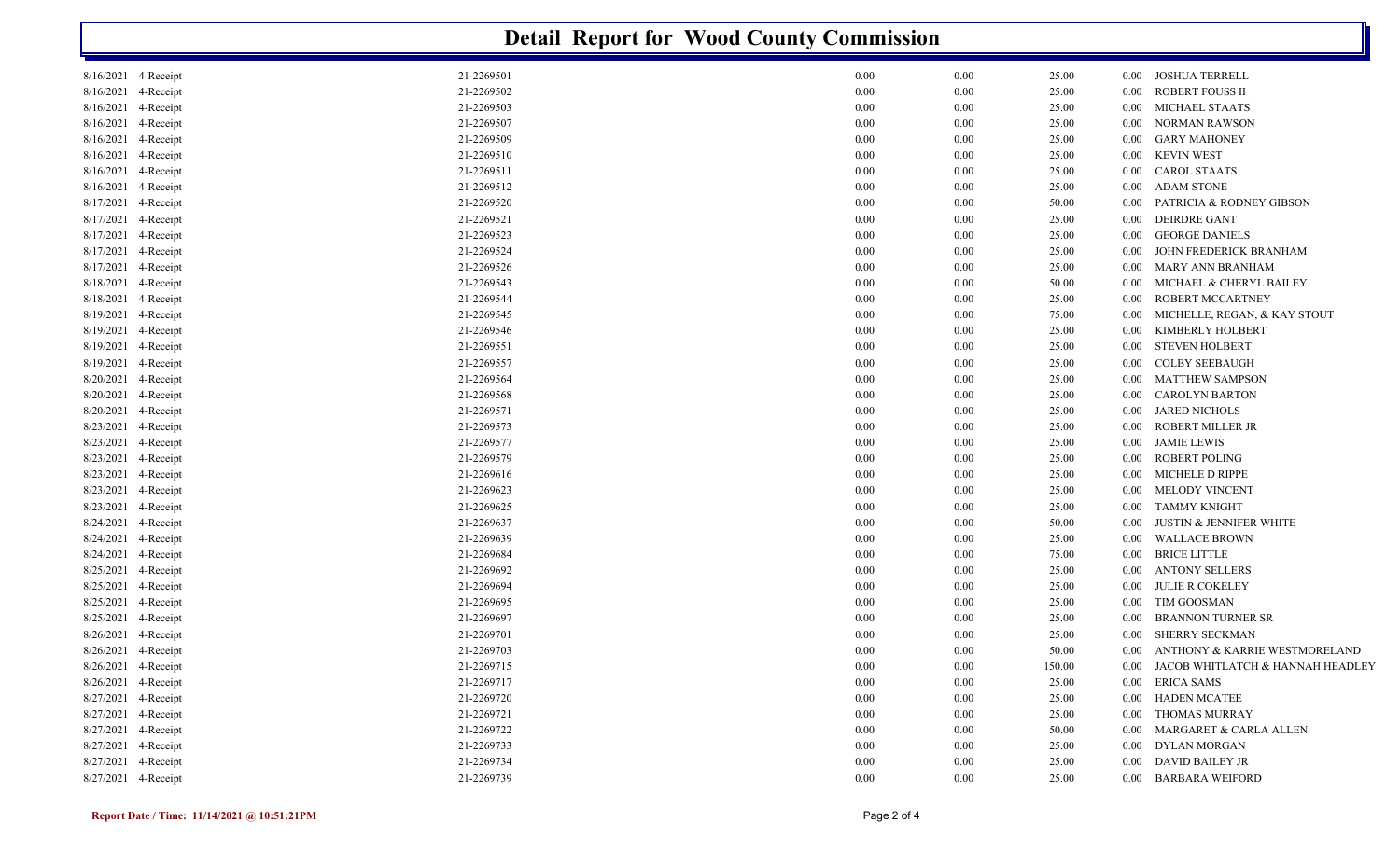|                                   |                           |                                                 |                            |                           | <b>Detail Report for Wood County Commission</b>         |                  |                            |                                 |          |                                          |       |
|-----------------------------------|---------------------------|-------------------------------------------------|----------------------------|---------------------------|---------------------------------------------------------|------------------|----------------------------|---------------------------------|----------|------------------------------------------|-------|
|                                   | 8/30/2021 4-Receipt       |                                                 | 21-2269748                 |                           |                                                         | 0.00             | 0.00                       | 25.00                           |          | 0.00 NEVA PATTERSON                      |       |
| 8/30/2021                         | 4-Receipt                 |                                                 | 21-2269752                 |                           |                                                         | 0.00             | 0.00                       | 25.00                           | 0.00     | MICHAEL GREEN                            |       |
| 8/30/2021                         | 4-Receipt                 |                                                 | 21-2269762                 |                           |                                                         | 0.00             | 0.00                       | 25.00                           | 0.00     | <b>LEA MASON</b>                         |       |
| 8/30/2021                         | 4-Receipt                 |                                                 | 21-2269763                 |                           |                                                         | 0.00             | 0.00                       | 25.00                           | $0.00\,$ | <b>JULIE WOLFE</b>                       |       |
| 8/31/2021                         | 4-Receipt                 |                                                 | 21-2269776                 |                           |                                                         | 0.00             | 0.00                       | 25.00                           | $0.00\,$ | <b>LYLE MOORE</b>                        |       |
|                                   | 8/31/2021 4-Receipt       | 21-2269779                                      |                            |                           |                                                         |                  | 0.00                       | 25.00                           | $0.00\,$ | <b>ERIC MEADOWS</b>                      |       |
|                                   |                           |                                                 |                            |                           | 4-Receipt                                               |                  |                            | 2,675.00                        |          |                                          |       |
|                                   |                           |                                                 |                            |                           | 2,675.00                                                |                  | <b>Balance Period 2</b>    | 5,310.00                        |          |                                          |       |
| 59 330                            |                           |                                                 |                            |                           |                                                         |                  |                            |                                 |          |                                          |       |
| Fund<br>59                        | CONCEALED WEAPONS         | <b>Account</b><br>330<br>SHERIFF'S EARNINGS     | Sub1                       |                           | Sub2                                                    | Sub3             |                            |                                 |          |                                          |       |
|                                   | <b>YTD Budget</b><br>0.00 | <b>YTD Revisions</b><br>0.00                    | <b>YTD Revised</b><br>0.00 | <b>YTD Debits</b><br>0.00 | <b>YTD Credits YTD Encumbered</b><br>90.00              | 0.00             | <b>YTD Used</b><br>(90.00) | <b>YTD Available</b><br>(90.00) |          | <b>Fiscal Year Beginning Bal</b><br>0.00 |       |
| <u>Date</u>                       | <b>Transaction</b>        | <b>Vendor</b>                                   | <b>Invoice No</b>          |                           | <b>Detail Records</b><br><b>Check No Purchase Order</b> | <b>Revisions</b> | <b>Debits</b>              | <b>Credits</b>                  |          | <b>PO Amt Description</b>                |       |
| 8/2/2021                          |                           |                                                 | 21-2269281                 |                           |                                                         | 0.00             | 0.00                       | 10.00                           |          | 0.00 DONALD RIDDLE                       |       |
| 8/2/2021                          | 4-Receipt<br>4-Receipt    |                                                 | 21-2269287                 |                           |                                                         | 0.00             | 0.00                       | 5.00                            | 0.00     | <b>JOHN KEATON</b>                       |       |
| 8/13/2021                         | 4-Receipt                 |                                                 | 21-2269424                 |                           |                                                         | 0.00             | 0.00                       | 5.00                            | $0.00\,$ | CHERYL LYNNE RIDGEWAY                    |       |
| 8/16/2021                         | 4-Receipt                 |                                                 | 21-2269504                 |                           |                                                         | 0.00             | 0.00                       | 5.00                            | $0.00\,$ | <b>JESSICA BOARD</b>                     |       |
| 8/17/2021                         | 4-Receipt                 |                                                 | 21-2269535                 |                           |                                                         | 0.00             | 0.00                       | 5.00                            | 0.00     | <b>ROBERT POSEY</b>                      |       |
| 8/24/2021                         | 4-Receipt                 |                                                 | 21-2269628                 |                           |                                                         | 0.00             | 0.00                       | 5.00                            | 0.00     | <b>KENNY GREGG</b>                       |       |
|                                   | 8/26/2021 4-Receipt       |                                                 | 21-2269717                 |                           |                                                         | 0.00             | 0.00                       | 10.00                           | $0.00\,$ | <b>ERICA SAMS</b>                        |       |
|                                   |                           |                                                 |                            |                           | 45.00                                                   |                  |                            |                                 |          |                                          |       |
|                                   |                           | 4-Receipt<br>Totals For 59 330                  |                            |                           |                                                         |                  |                            | 45.00                           |          | <b>Balance Period 2</b>                  | 90.00 |
| 59 365                            |                           |                                                 |                            |                           |                                                         |                  |                            |                                 |          |                                          |       |
| <u>Fund</u><br>59                 | CONCEALED WEAPONS         | <u>Account</u><br>365<br><b>INTEREST EARNED</b> | Sub1                       |                           | Sub2                                                    | Sub3             |                            |                                 |          |                                          |       |
|                                   | <b>YTD Budget</b>         | <b>YTD Revisions</b>                            | <b>YTD Revised</b>         | <b>YTD Debits</b>         | <b>YTD Credits YTD Encumbered</b>                       |                  | <b>YTD Used</b>            | <b>YTD</b> Available            |          | <b>Fiscal Year Beginning Bal</b>         |       |
|                                   | 0.00                      | 0.00                                            | 0.00                       | 0.00                      | 21.72<br><b>Detail Records</b>                          | 0.00             | (21.72)                    | (21.72)                         |          | 0.00                                     |       |
| <u>Date</u>                       | <b>Transaction</b>        | Vendor                                          | <b>Invoice No</b>          |                           | <b>Check No Purchase Order</b>                          | <b>Revisions</b> | <b>Debits</b>              | <b>Credits</b>                  |          | <b>PO Amt Description</b>                |       |
| 21-2269815<br>8/31/2021 4-Receipt |                           |                                                 | 4-Receipt                  | 0.00                      | 0.00                                                    | 10.85<br>10.85   | $0.00\,$                   | WESBANCO - AUGUST 2021          |          |                                          |       |
| 59 706 40 230                     |                           |                                                 |                            | Totals For 59 365         |                                                         |                  |                            | 10.85                           |          | <b>Balance Period 2</b>                  | 21.72 |

**Report Date / Time: 11/14/2021 @ 10:51:21PM** Page 3 of 4